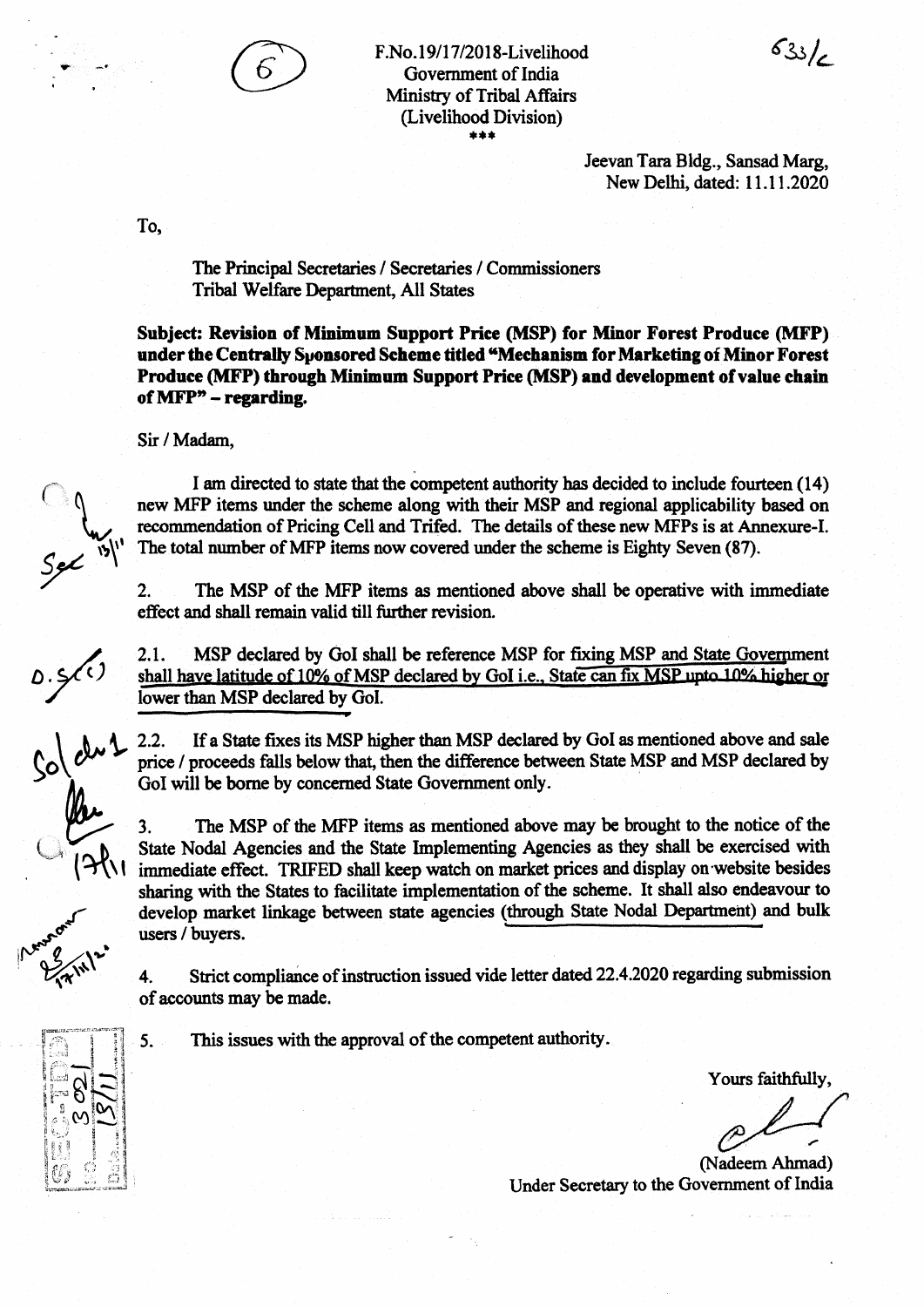Copy for information and action as deemed appropriate to:

- 1. The Managing Director, Tribal Cooperative Marketing Development Federation of India Ltd. (TRIFED), NCUI Building, IInd Floor, 3, Siri Institutional Area, August Kranti Marg, New Delhi-110016.
- 2. The Principal Secretaries / Secretaries, Forest Department of all States /Uts.
- 3. The Managing Directors of STDCCs / FDCs.
- 4. DDG NIC, Ministry of Tribal Affairs, Jeevan Tara Building, New Delhi.

Copy also to:

€

- 1. PS to MTA
- 2. PS to MoS (TA)
- 3. PPS to Secretary (TA)
- 4. PPS to  $JS(A)$
- 5. PPS to JS(NJK)
- 6. PPS to JS & FA
- 7. Director (IFD), MoTA / US (IFD), MoTA
- 8. US (Livelihood)
- 9. PA to Director (Livelihood)

 $e^{t}$